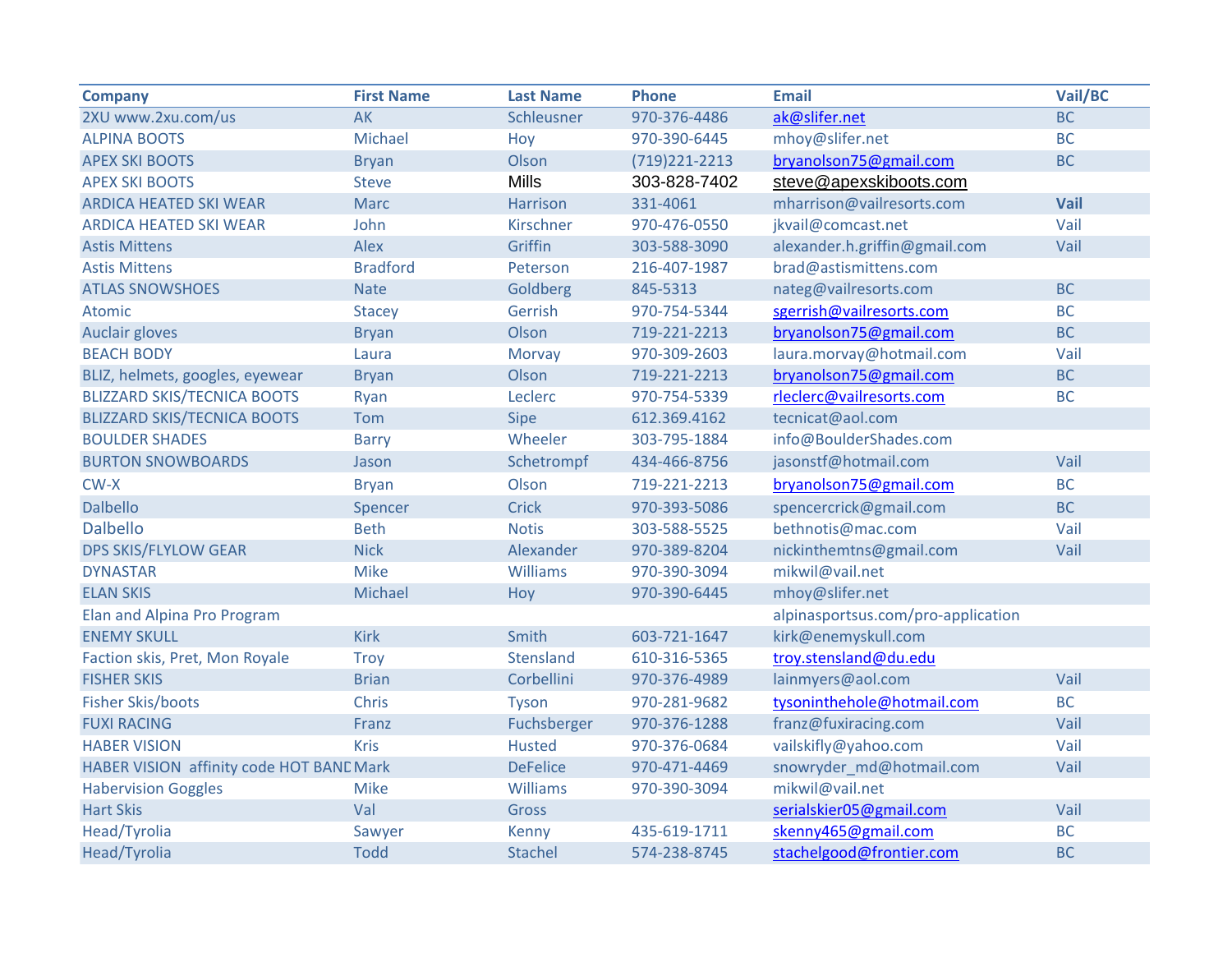| <b>HOT BANDITS</b>                           | <b>Mark</b>         | <b>DeFelice</b>  | 970-471-4469                      | snowryder md@hotmail.com                         | Vail       |
|----------------------------------------------|---------------------|------------------|-----------------------------------|--------------------------------------------------|------------|
| <b>HOT GEAR BAGS</b>                         | Chris               | <b>Tyson</b>     | 970-281-9682                      | tysoninthehole@hotmail.com                       |            |
| <b>HOTRONIC BOOT HEATERS</b>                 | <b>Stacy</b>        | <b>Deck</b>      | 390-3435                          | Stacydeck@comcast.net                            | Vail       |
| <b>HOTRONIC BOOT HEATERS</b>                 | Bill                | <b>Hubbard</b>   |                                   | 748-6911/471-4157 bnbhubbard@hotmail.com         | <b>BC</b>  |
| <b>ICEBREAKER</b>                            | <b>Mike</b>         | <b>Stepankek</b> |                                   | 376-8353/328-5082 mstepanek@centurytel.net       |            |
| <b>ICELANTIC SKIS/NEVERSUMMER SNOW Spike</b> |                     | Eisenman         | 970-754-5334                      | beavercreeksnowboardschool.com                   | <b>BC</b>  |
| <b>ICELANTIC SKIS/NEVERSUMMER SNOW Alex</b>  |                     | Griffin          | 303-588-3090                      | alexander.h.griffin@gmail.com                    | Vail       |
| Isotonix                                     | <b>Kristen</b>      | Caples           | 970.376.0713                      | kristen.caples@gmail.com                         | Vail       |
| <b>K2 /MARKER BINDINGS</b>                   | Alex (Darby)        | Darbut           | 612-670-0155                      | adarbut@vailresorts.com                          | <b>BC</b>  |
| <b>K2 /MARKER BINDINGS</b>                   | Bill                | <b>Hubbard</b>   |                                   | 748-6911/471-4157 bnbhubbard@hotmail.com         | <b>BC</b>  |
| <b>K2 /MARKER BINDINGS</b>                   | <b>BJ</b>           | Aguilar          | 970.390.5874                      | xtrpow@gmail.com                                 | Vail       |
| <b>K2/MARKER BINDINGS</b>                    | Ed                  | Marzec           |                                   | ed marzec@pga.com                                | <b>BC</b>  |
| KAENON SUNGLASSES/LUARK HONEY IAnn           |                     | Luark            | 970-471-0452                      | annluark@gmail.com                               | <b>BC</b>  |
| <b>KERMA POLES</b>                           | <b>Mike</b>         | <b>Williams</b>  | 390-3094/949-6032 mikwil@vail.net |                                                  | <b>BC</b>  |
| <b>KNIT HATS</b>                             | Helen               | <b>Bradley</b>   | 970-988-4887                      | helencbradley@hotmail.co.uk                      | Vail       |
| <b>LANGE BOOTS</b>                           | Rob                 | <b>Kroeckel</b>  |                                   | 390-6879/827-4042 robkbc@yahoo.com               | <b>BC</b>  |
| <b>LANGE BOOTS</b>                           | <b>Mike</b>         | <b>Williams</b>  | 390-3094/949-6032 mikwil@vail.net |                                                  | <b>BC</b>  |
| LEKI/SALOMON SKIS and BOOTS                  | Bill                | <b>Davis</b>     | 970-390-6964                      | wgdgroup@comcast.net                             | Vail       |
| <b>LEVEL GLOVES</b>                          | <b>Mike</b>         | <b>Williams</b>  | 970-390-3094                      | mikwil@vail.net                                  | <b>BC</b>  |
| <b>LIBERTY SKIS</b>                          | <b>Bryan</b>        | Olson            | 719-221-2213                      | bryanolson75@gmail.com                           |            |
| <b>Marker</b>                                | <b>Beth</b>         | <b>Notis</b>     | 303-588-5525                      | bethnotis@mac.com                                | Vail       |
| Marker                                       | Spencer             | <b>Crick</b>     | 970-393-5086                      | spencercrick@gmail.com                           | <b>BC</b>  |
| Marker bindinsg/helmets/goggles              | Pete                | Petrovski        | 970-390-3949                      | petepetrovski@hotmail.com                        | <b>BC</b>  |
| <b>NEVERSUMMER SNOWBOARDS</b>                | <b>Mark</b>         | (Spike)Eisenman  |                                   | 970-754-5334/970- beavercreeksnowboardschool.com | <b>BC</b>  |
| <b>Nike Snowboards</b>                       | Chuck               | <b>Hewitt</b>    | 970-376-8430                      | hewitt.chuck@gmail.com                           |            |
| <b>NORDICA SKIS/BOOTS</b>                    | Peter               | Lindsay          | 970-754-5339                      | plindsay@vailresorts.com                         | <b>BC</b>  |
| <b>NORDICA SKIS/BOOTS</b>                    | Guy                 | Sedillo          | 390-6948                          | gsedillo@vailresorts.com                         | Vail       |
| <b>NORDICA SKIS/BOOTS</b>                    | Joe                 | Webster          | 970-845-2363                      | furnace04@hotmail.com                            | Vail       |
| <b>NORDICA SKIS/BOOTS</b>                    | Evan                | Vomacka          |                                   | evomacka@vailresorts.com                         | <b>BC</b>  |
| Ogasaka Skis & Snowboards                    | Ken                 | Ito              | 970.376.2540                      | okcorral@vailnet.com                             |            |
| <b>OPEDIX</b>                                | Kim                 | Gustafson        | 970-376-2515                      | kgustafson@opedixlabs.com                        | Vail       |
| <b>Optic Nerve</b>                           | Mae                 | <b>Harris</b>    | 708.528.3328                      | maeharris@mountainshades.com                     |            |
| <b>POC Helmets/Goggles</b>                   | Craniologie in Vail |                  | 970-470-4180                      | vail@craniologie.com                             | store      |
| <b>POLES KERMA</b>                           | Tony                | <b>Bryan</b>     |                                   | 476-0490/390-6559 secovail@gmail.com             | Vail       |
| <b>RACING</b>                                | <b>Barry</b>        | Levinson         | 970-376-0808                      | barry@skiracingdevelopment.com                   | <b>REP</b> |